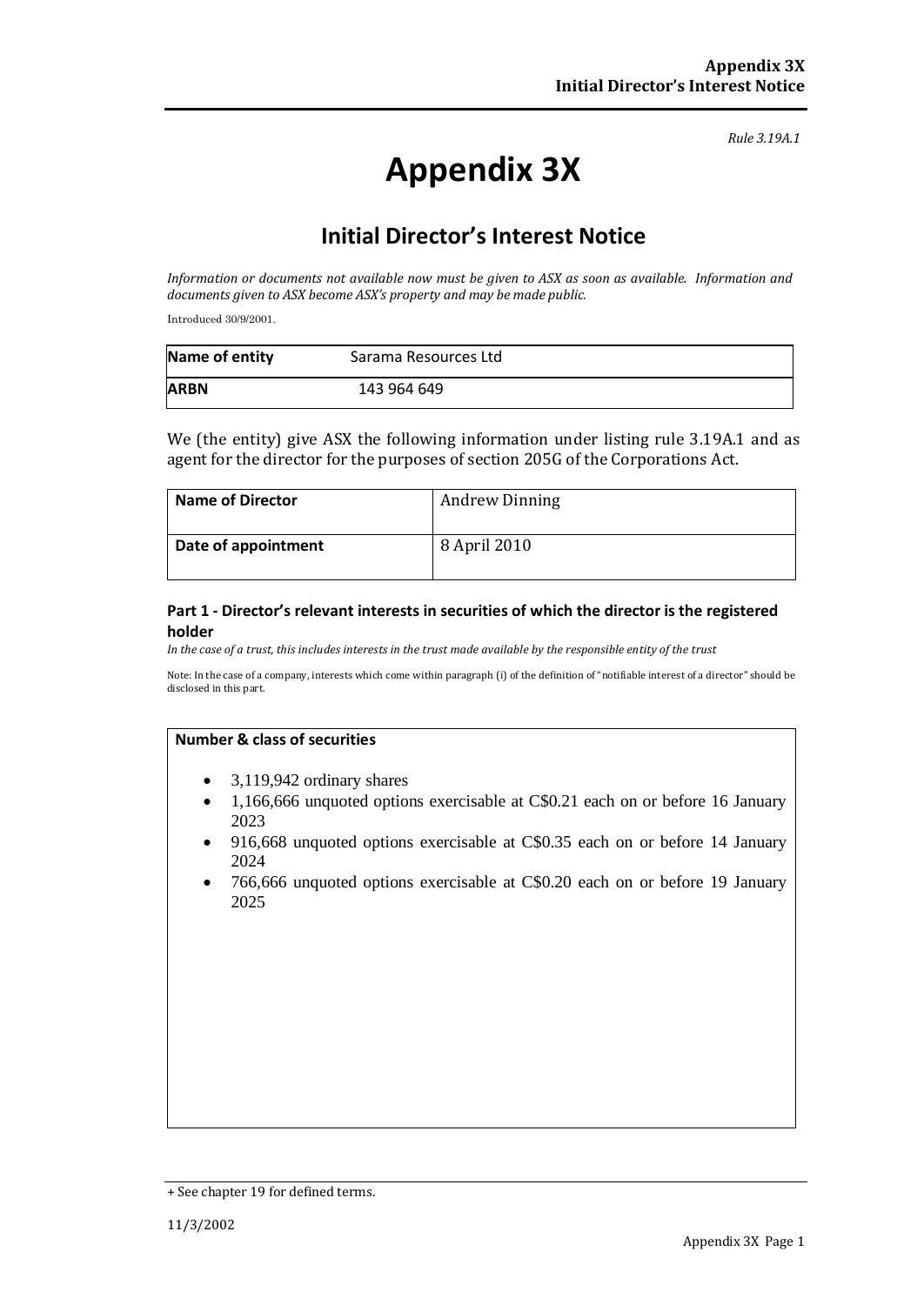**registered holder**

*In the case of a trust, this includes interests in the trust made available by the responsible entity of the trust*

| Name of holder & nature of                                                                                                                                                               | <b>Number &amp; class of Securities</b>                      |
|------------------------------------------------------------------------------------------------------------------------------------------------------------------------------------------|--------------------------------------------------------------|
| interest<br>Note: Provide details of the circumstances giving rise<br>to the relevant interest.                                                                                          |                                                              |
| AD Capital Investment Trust - Mr<br>Dinning is a Director and a<br>beneficiary of the Trust                                                                                              | $1,573,333$ ordinary shares                                  |
| <b>BNP Paribas Nominees Pty Ltd</b><br>Hub24 Custodial Serv Ltd <drp<br><math>A/C</math> (Mr Dinning is the beneficiary<br/>of this shareholding as part of his<br/>super fund)</drp<br> | 385,243<br><b>Chess</b><br>Depositary<br>Interests<br>(CDIS) |

### **Part 3 – Director's interests in contracts**

| <b>Detail of contract</b>            | N/A |
|--------------------------------------|-----|
|                                      |     |
|                                      |     |
| <b>Nature of interest</b>            | N/A |
|                                      |     |
|                                      |     |
|                                      |     |
| Name of registered holder            | N/A |
| (if issued securities)               |     |
|                                      |     |
|                                      |     |
| No. and class of securities to which | N/A |
| interest relates                     |     |
|                                      |     |
|                                      |     |

<sup>+</sup> See chapter 19 for defined terms.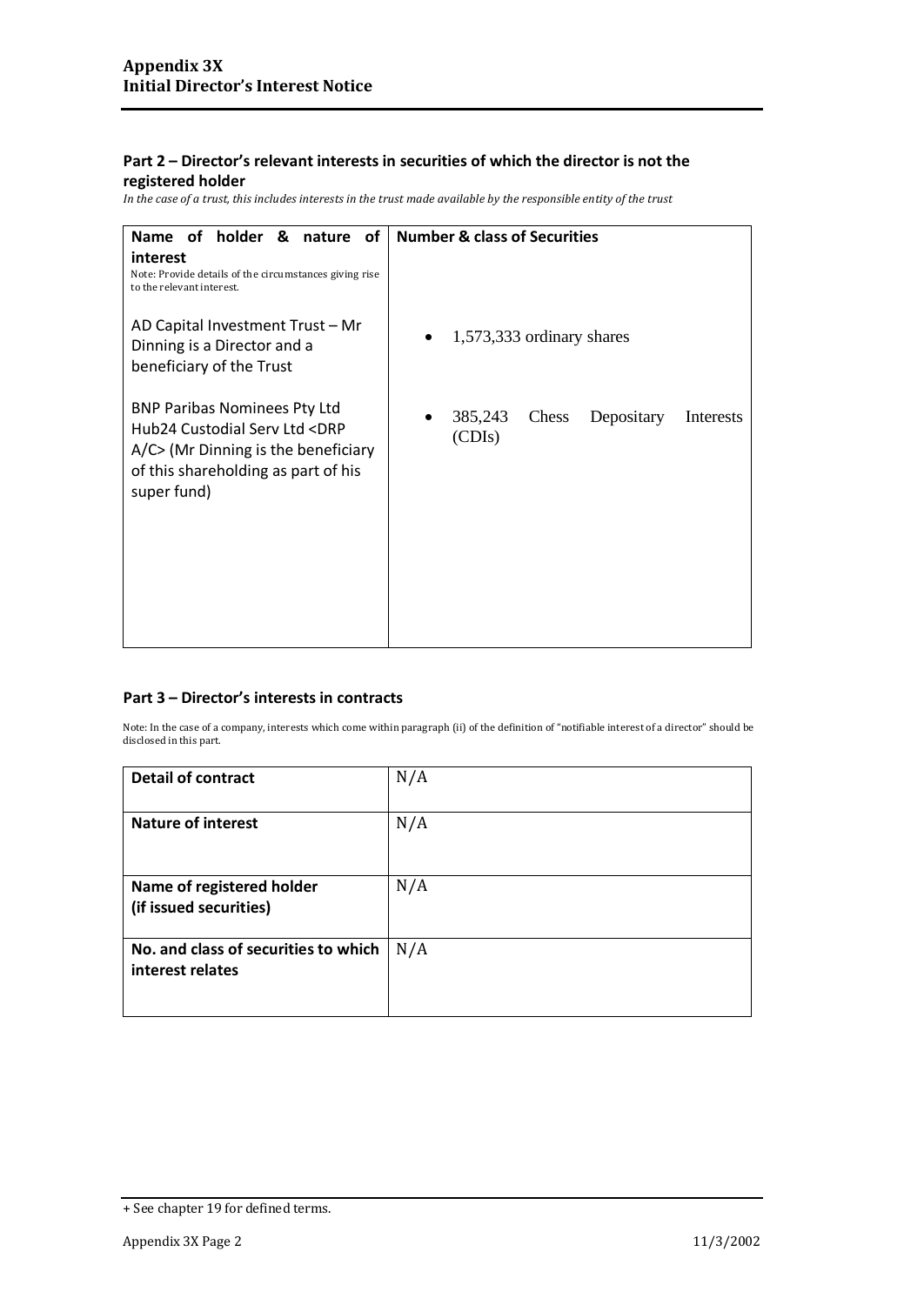# **Appendix 3X**

### **Initial Director's Interest Notice**

*Information or documents not available now must be given to ASX as soon as available. Information and documents given to ASX become ASX's property and may be made public.*

Introduced 30/9/2001.

| Name of entity | Sarama Resources Ltd |  |
|----------------|----------------------|--|
| <b>ARBN</b>    | 143 964 649          |  |

We (the entity) give ASX the following information under listing rule 3.19A.1 and as agent for the director for the purposes of section 205G of the Corporations Act.

| <b>Name of Director</b> | Simon Jackson |
|-------------------------|---------------|
| Date of appointment     | 8 April 2010  |

#### **Part 1 - Director's relevant interests in securities of which the director is the registered holder**

*In the case of a trust, this includes interests in the trust made available by the responsible entity of the trust*

Note: In the case of a company, interests which come within paragraph (i) of the definition of "notifiable interest of a director" should be disclosed in this part.

- 423,499 ordinary shares
- 180,000 unquoted options exercisable at C\$0.21 each on or before 16 January 2023
- 166,667 unquoted options exercisable at C\$0.35 each on or before 14 January 2024
- 183,333 unquoted options exercisable at C\$0.20 each on or before 19 January 2025

<sup>+</sup> See chapter 19 for defined terms.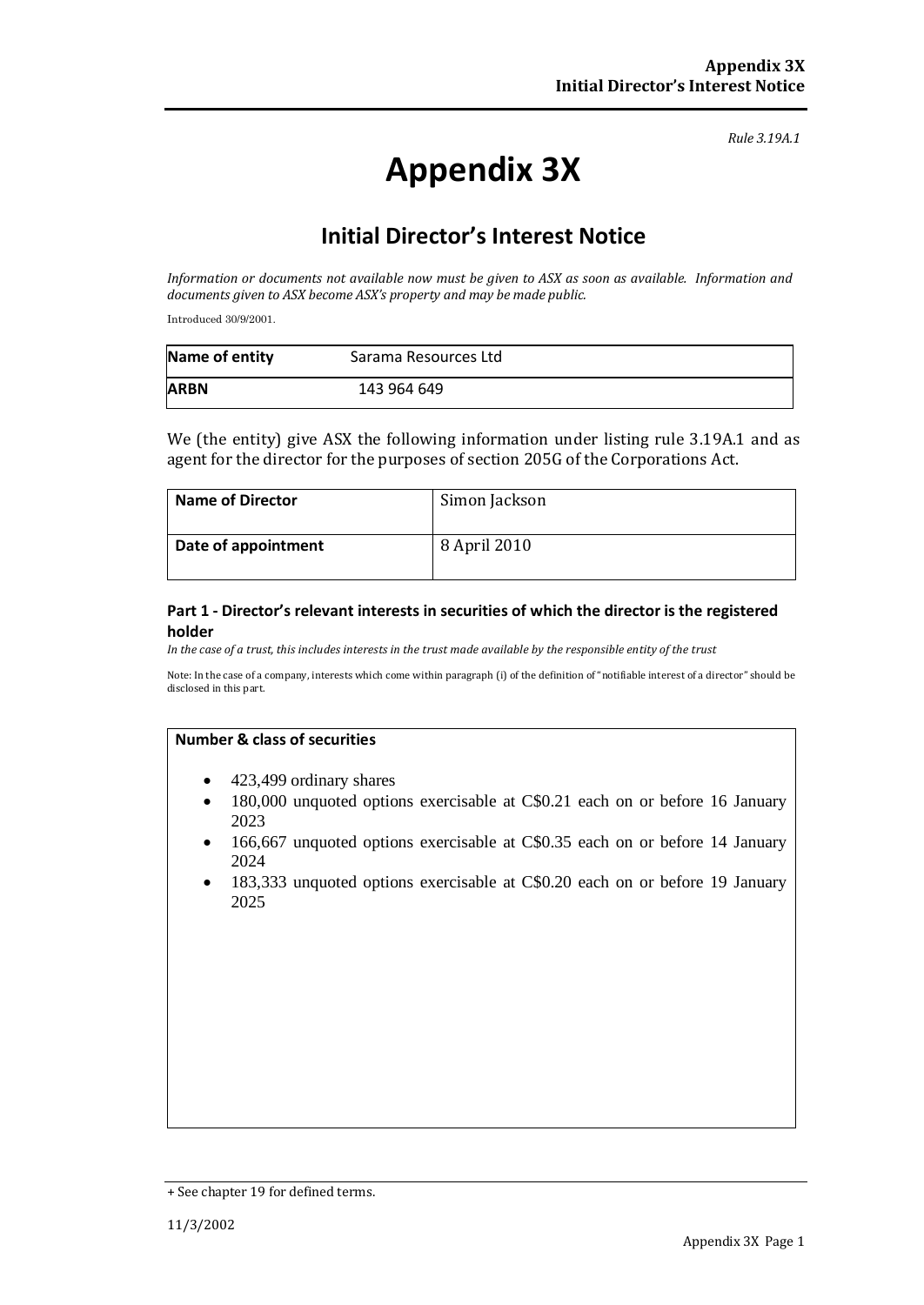### **registered holder**

*In the case of a trust, this includes interests in the trust made available by the responsible entity of the trust*

| Name of holder & nature of                                                                      | <b>Number &amp; class of Securities</b>                            |
|-------------------------------------------------------------------------------------------------|--------------------------------------------------------------------|
| interest<br>Note: Provide details of the circumstances giving rise<br>to the relevant interest. |                                                                    |
| Bigjac Investments Pty Ltd $-$ Mr<br>Jackson is a Director                                      | 220,000<br>Chess<br>Depositary<br>Interests<br>$\bullet$<br>(CDIs) |
| Flying Spiders Management Pty Ltd<br>- Mr Jackson is a Director                                 | 100,000<br>Chess<br>Depositary<br>Interests<br>(CDIs)              |
|                                                                                                 |                                                                    |
|                                                                                                 |                                                                    |

### **Part 3 – Director's interests in contracts**

| <b>Detail of contract</b>                                | N/A |
|----------------------------------------------------------|-----|
| <b>Nature of interest</b>                                | N/A |
| Name of registered holder<br>(if issued securities)      | N/A |
| No. and class of securities to which<br>interest relates | N/A |

<sup>+</sup> See chapter 19 for defined terms.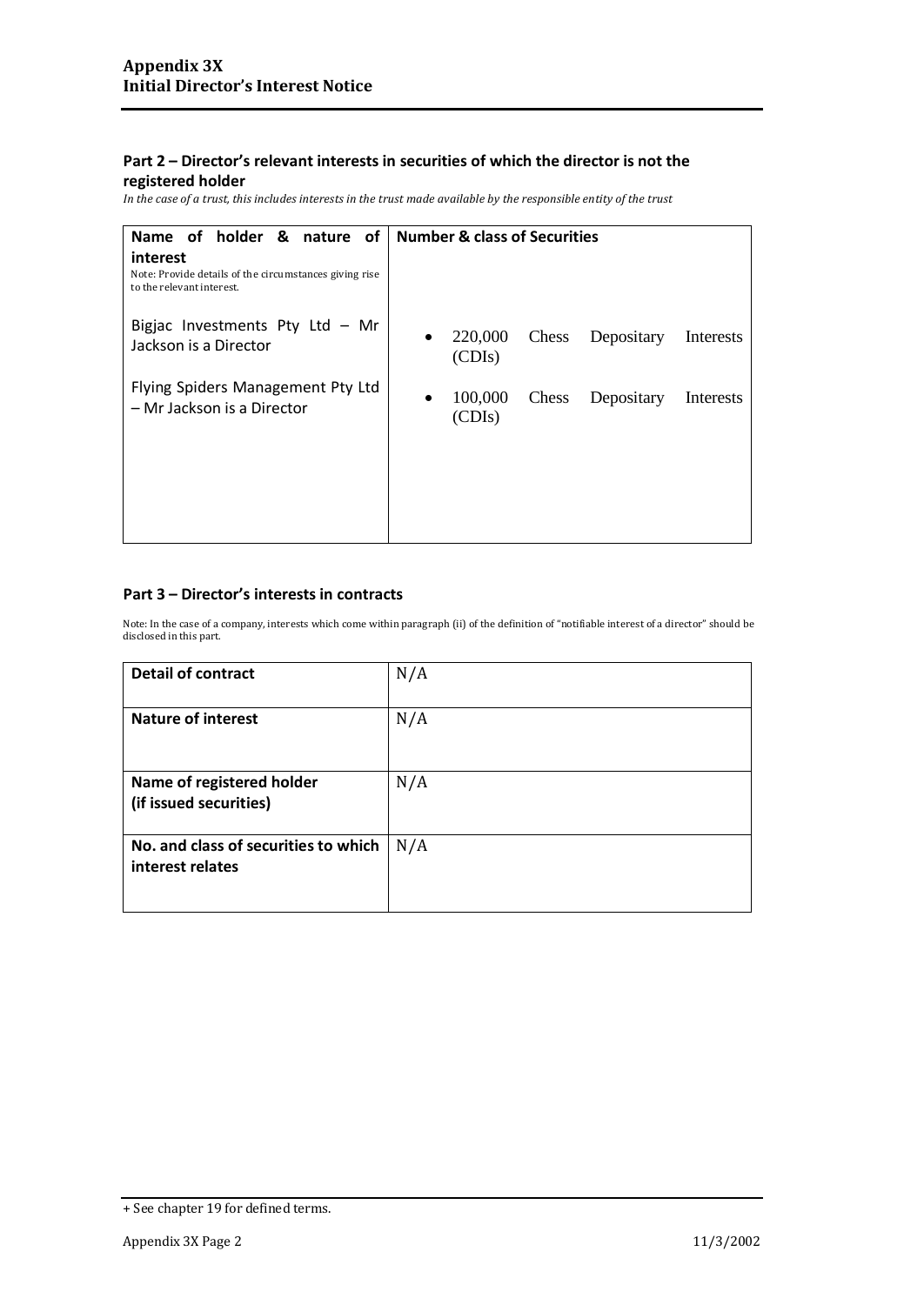# **Appendix 3X**

## **Initial Director's Interest Notice**

*Information or documents not available now must be given to ASX as soon as available. Information and documents given to ASX become ASX's property and may be made public.*

Introduced 30/9/2001.

| Name of entity | Sarama Resources Ltd |  |
|----------------|----------------------|--|
| <b>ARBN</b>    | 143 964 649          |  |

We (the entity) give ASX the following information under listing rule 3.19A.1 and as agent for the director for the purposes of section 205G of the Corporations Act.

| <b>Name of Director</b> | Adrian Byass |
|-------------------------|--------------|
| Date of appointment     | 24 June 2020 |

#### **Part 1 - Director's relevant interests in securities of which the director is the registered holder**

*In the case of a trust, this includes interests in the trust made available by the responsible entity of the trust*

Note: In the case of a company, interests which come within paragraph (i) of the definition of "notifiable interest of a director" should be disclosed in this part.

- 250,000 unquoted options exercisable at C\$0.24 each on or before 23 June 2023
- 150,000 unquoted options exercisable at C\$0.35 each on or before 14 January 2024
- 120,000 unquoted options exercisable at C\$0.20 each on or before 19 January 2025

<sup>+</sup> See chapter 19 for defined terms.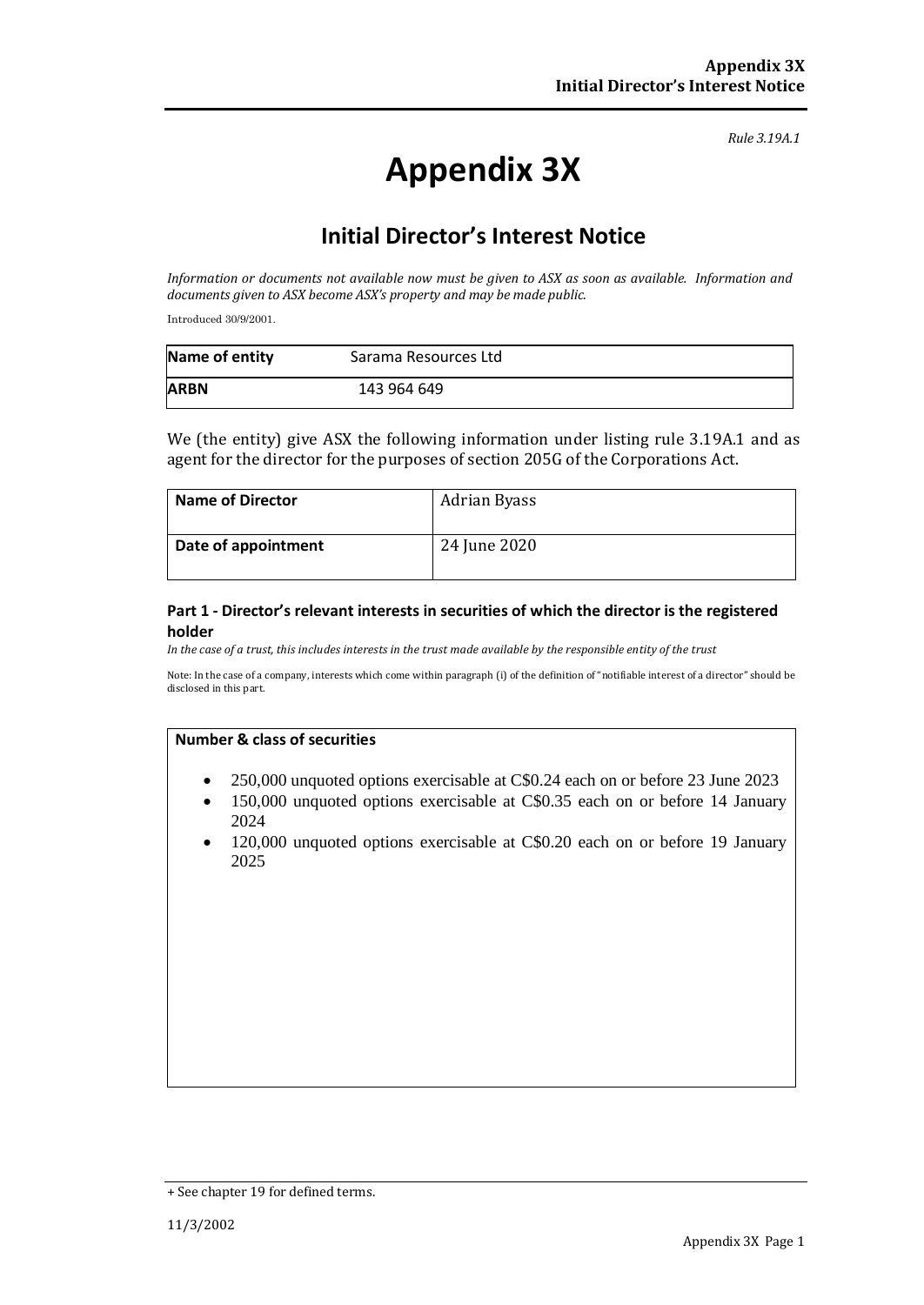### **registered holder**

*In the case of a trust, this includes interests in the trust made available by the responsible entity of the trust*

| Name of holder & nature of                                                                      | <b>Number &amp; class of Securities</b>                            |
|-------------------------------------------------------------------------------------------------|--------------------------------------------------------------------|
| interest<br>Note: Provide details of the circumstances giving rise<br>to the relevant interest. |                                                                    |
| Valiant Equity Management Pty Ltd<br>- Mr Byass is a Director                                   | 200,000<br>Chess<br>Depositary<br>Interests<br>$\bullet$<br>(CDIs) |

### **Part 3 – Director's interests in contracts**

| <b>Detail of contract</b>                                | N/A |
|----------------------------------------------------------|-----|
| <b>Nature of interest</b>                                | N/A |
| Name of registered holder<br>(if issued securities)      | N/A |
| No. and class of securities to which<br>interest relates | N/A |

<sup>+</sup> See chapter 19 for defined terms.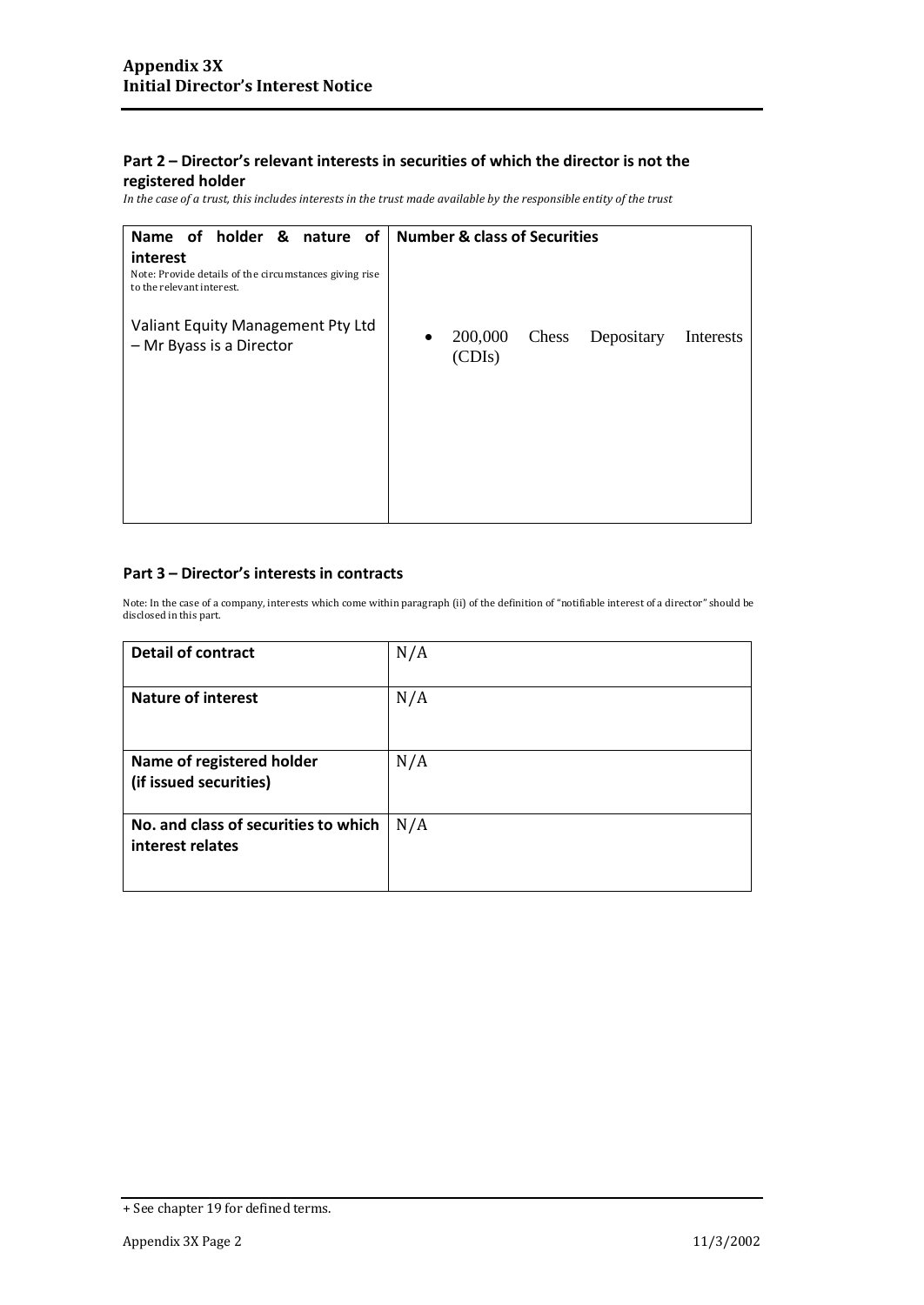# **Appendix 3X**

## **Initial Director's Interest Notice**

*Information or documents not available now must be given to ASX as soon as available. Information and documents given to ASX become ASX's property and may be made public.*

Introduced 30/9/2001.

| Name of entity | Sarama Resources Ltd |  |
|----------------|----------------------|--|
| <b>ARBN</b>    | 143 964 649          |  |

We (the entity) give ASX the following information under listing rule 3.19A.1 and as agent for the director for the purposes of section 205G of the Corporations Act.

| <b>Name of Director</b> | Steven Zaninovich |
|-------------------------|-------------------|
| Date of appointment     | 24 June 2020      |

#### **Part 1 - Director's relevant interests in securities of which the director is the registered holder**

*In the case of a trust, this includes interests in the trust made available by the responsible entity of the trust*

Note: In the case of a company, interests which come within paragraph (i) of the definition of "notifiable interest of a director" should be disclosed in this part.

- 250,000 unquoted options exercisable at C\$0.24 each on or before 23 June 2023
- 150,000 unquoted options exercisable at C\$0.35 each on or before 14 January 2024
- 120,000 unquoted options exercisable at C\$0.20 each on or before 19 January 2025

<sup>+</sup> See chapter 19 for defined terms.